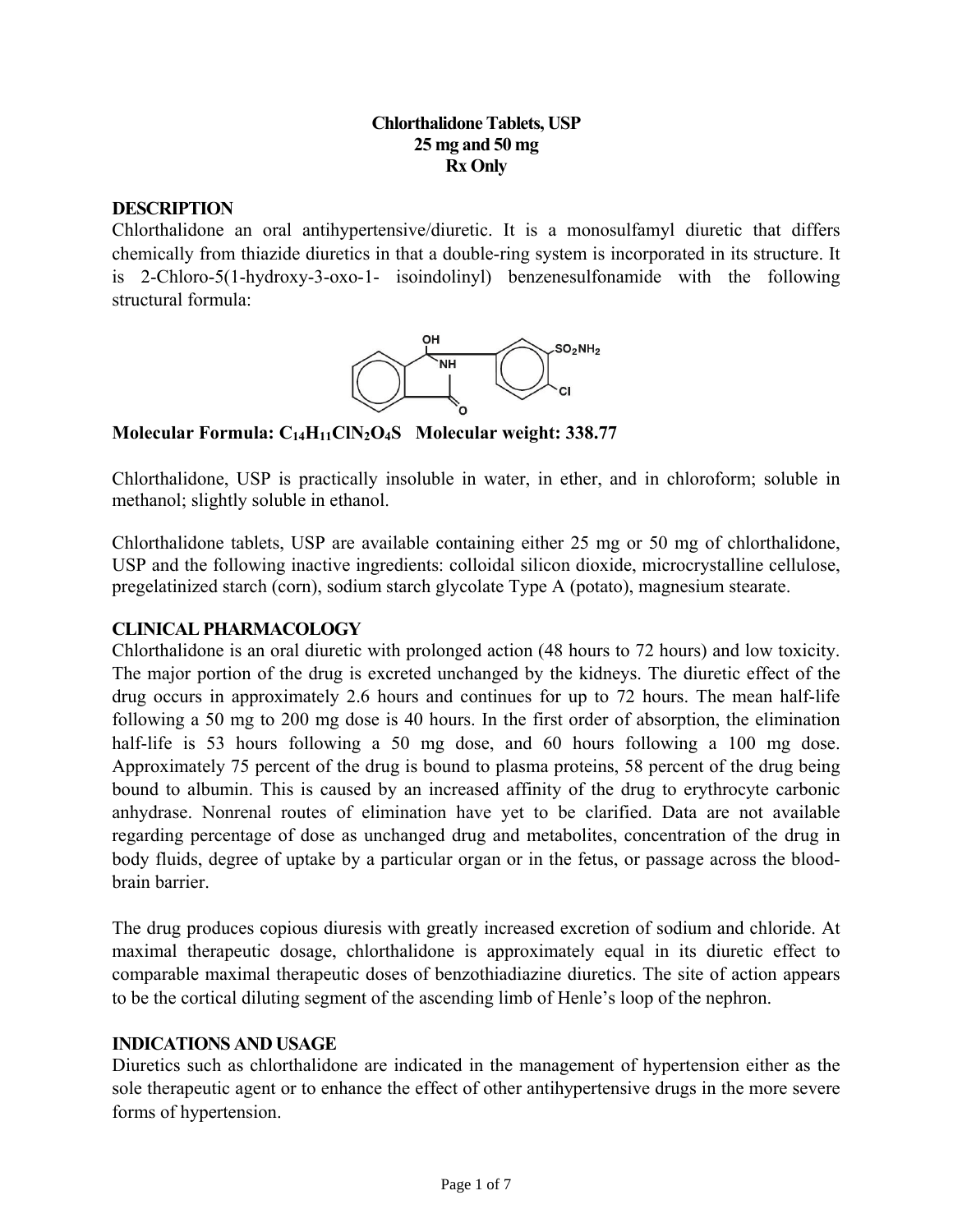Chlorthalidone is indicated as adjunctive therapy in edema associated with congestive heart failure, hepatic cirrhosis, and corticosteroid and estrogen therapy.

Chlorthalidone has also been found useful in edema due to various forms of renal dysfunction, such as nephrotic syndrome, acute glomerulonephritis, and chronic renal failure.

## **Usage in Pregnancy**

The routine use of diuretics in an otherwise healthy woman is inappropriate and exposes mother and fetus to unnecessary hazard. Diuretics do not prevent development of toxemia of pregnancy, and there is no satisfactory evidence that they are useful in the treatment of developed toxemia. Edema during pregnancy may arise from pathologic causes or from the physiologic and mechanical consequences of pregnancy. Chlorthalidone is indicated in pregnancy when edema is due to pathologic causes, just as it is in the absence of pregnancy (however, see [PRECAUTIONS,](#page-2-0) below). Dependent edema in pregnancy, resulting from restriction of venous return by the expanded uterus, is properly treated through elevation of the lower extremities and use of support hose; use of diuretics to lower intravascular volume in this case is illogical and unnecessary. There is hypervolemia during normal pregnancy that is harmful to neither the fetus nor the mother (in the absence of cardiovascular disease), but that is associated with edema, including generalized edema, in the majority of pregnant women. If this edema produces discomfort, increased recumbency will often provide relief. In rare instances, this edema may cause extreme discomfort that is not relieved by rest. In these cases, a short course of diuretics may provide relief and be appropriate.

## **CONTRAINDICATIONS**

Anuria.

Known hypersensitivity to chlorthalidone or other sulfonamide-derived drugs.

## **WARNINGS**

Chlorthalidone should be used with caution in severe renal disease. In patients with renal disease, chlorthalidone or related drugs may precipitate azotemia. Cumulative effects of the drug may develop in patients with impaired renal function.

Chlorthalidone should be used with caution in patients with impaired hepatic function or progressive liver disease, since minor alterations of fluid and electrolyte balance may precipitate hepatic coma.

Sensitivity reactions may occur in patients with a history of allergy or bronchial asthma.

The possibility of exacerbation or activation of systemic lupus erythematosus has been reported with thiazide diuretics, which are structurally related to chlorthalidone. However, systemic lupus erythematosus has not been reported following chlorthalidone administration.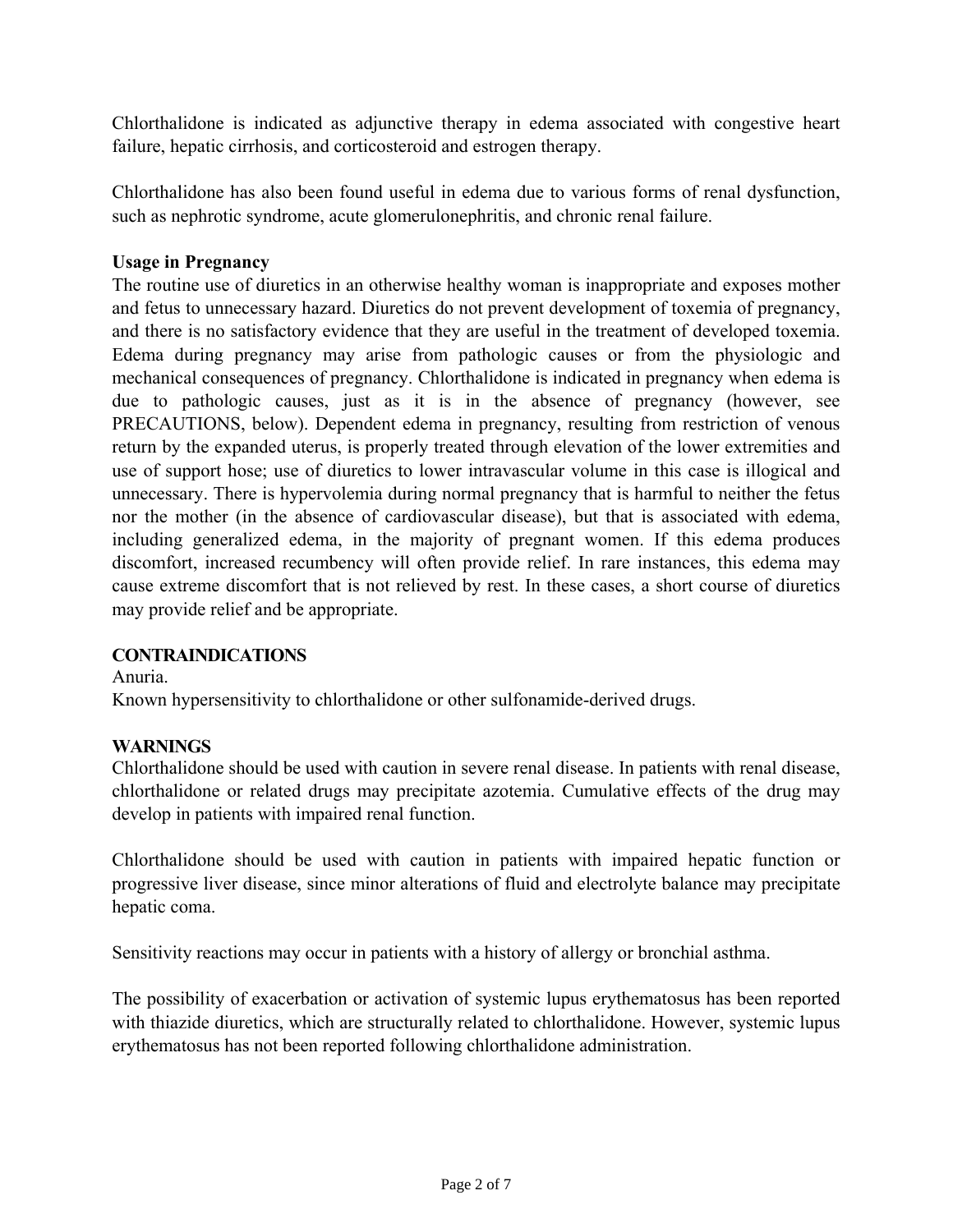#### <span id="page-2-0"></span>**PRECAUTIONS General**

Hypokalemia may develop with chlorthalidone as with any other diuretic, especially with brisk diuresis when severe cirrhosis is present or during concomitant use of corticosteroids or ACTH.

Interference with adequate oral electrolyte intake will also contribute to hypokalemia. Digitalis therapy may exaggerate metabolic effects of hypokalemia especially with reference to myocardial activity.

Any chloride deficit is generally mild and usually does not require specific treatment except under extraordinary circumstances (as in liver disease or renal disease). Dilutional hyponatremia may occur in edematous patients in hot weather, appropriate therapy is water restriction, rather than administration of salt except in rare instances when the hyponatremia is life threatening. In actual salt depletion, appropriate replacement is the therapy of choice.

Hyperuricemia may occur or frank gout may be precipitated in certain patients receiving chlorthalidone. Thiazide-like diuretics have been shown to increase the urinary excretion of magnesium; this may result in hypomagnesemia.

The antihypertensive effects of the drug may be enhanced in the post-sympathectomy patient.

If progressive renal impairment becomes evident, as indicated by a rising nonprotein nitrogen or blood urea nitrogen, a careful reappraisal of therapy is necessary with consideration given to withholding or discontinuing diuretic therapy.

Calcium excretion is decreased by thiazide-like drugs. Pathological changes in the parathyroid gland with hypercalcemia and hypophosphatemia have been observed in few patients on thiazide therapy. The common complications of hyperparathyroidism such as renal lithiasis, bone resorption and peptic ulceration have not been seen.

## **Information for Patients**

Patients should inform their physician if they have: (1) had an allergic reaction to chlorthalidone or other diuretics or have asthma, (2) kidney disease, (3) liver disease, (4) gout, (5) systemic lupus erythematosus, or (6) been taking other drugs such as cortisone, digitalis, lithium carbonate, or drugs for diabetes.

Patients should be cautioned to contact their physician if they experience any of the following symptoms of potassium loss: excess thirst, tiredness, drowsiness, restlessness, muscle pains or cramps, nausea, vomiting, or increased heart rate or pulse.

Patients should also be cautioned that taking alcohol can increase the chance of dizziness occurring.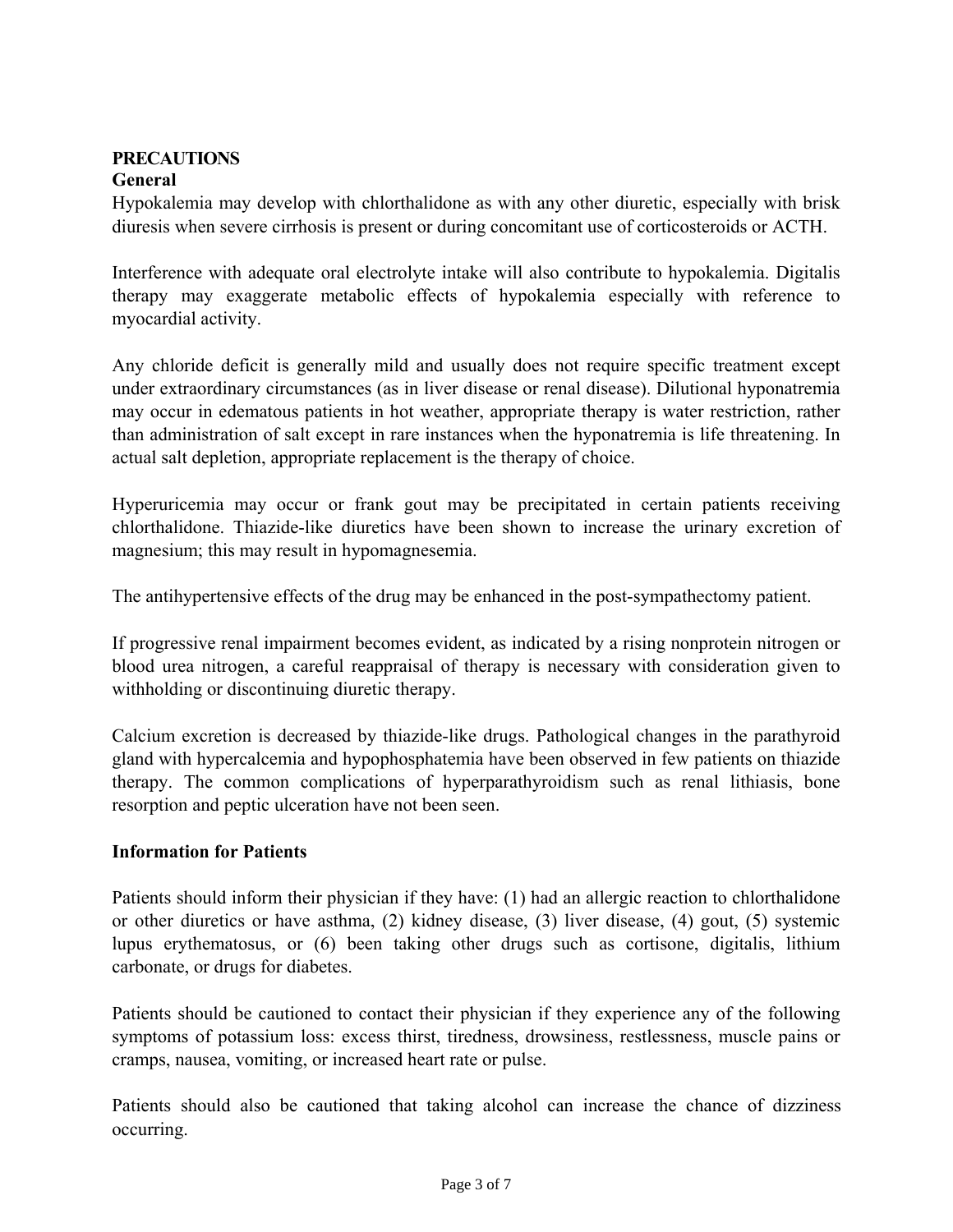#### **Laboratory Tests**

Periodic determination of serum electrolytes to detect possible electrolyte imbalance should be performed at appropriate intervals.

All patients receiving chlorthalidone should be observed for clinical signs of fluid or electrolyte imbalance: namely, hyponatremia, hypochloremic alkalosis, and hypokalemia. Serum and urine electrolyte determinations are particularly important when the patient is vomiting excessively or receiving parenteral fluids.

### **Drug Interactions**

Chlorthalidone may add to or potentiate the action of other antihypertensive drugs. Potentiation occurs with ganglionic peripheral adrenergic blocking drugs.

Medication such as digitalis may also influence serum electrolytes. Warning signs, irrespective of cause, are: dryness of mouth, thirst, weakness, lethargy, drowsiness, restlessness, muscle pains or cramps, muscular fatigue, hypotension, oliguria, tachycardia, and gastrointestinal disturbances such as nausea and vomiting.

Insulin requirements in diabetic patients may be increased, decreased, or unchanged. Higher dosage of oral hypoglycemic agents may be required. Latent diabetes mellitus may become manifest during chlorthalidone administration.

Chlorthalidone and related drugs may increase the responsiveness to tubocurarine.

Chlorthalidone and related drugs may decrease arterial responsiveness to norepinephrine. This diminution is not sufficient to preclude effectiveness of the pressor agent for therapeutic use.

## **Drug/Laboratory Test Interactions**

Chlorthalidone and related drugs may decrease serum PBI levels without signs of thyroid disturbance.

#### **Carcinogenesis, Mutagenesis, Impairment of Fertility**

No information is available.

## **Pregnancy**

## *Teratogenic Effects. Pregnancy Category B*

Reproduction studies have been performed in the rat and the rabbit at doses up to 420 times the human dose and have revealed no evidence of harm to the fetus due to chlorthalidone. There are, however, no adequate and well-controlled studies in pregnant women. Because animal reproduction studies are not always predictive of human response, this drug should be used during pregnancy only if clearly needed.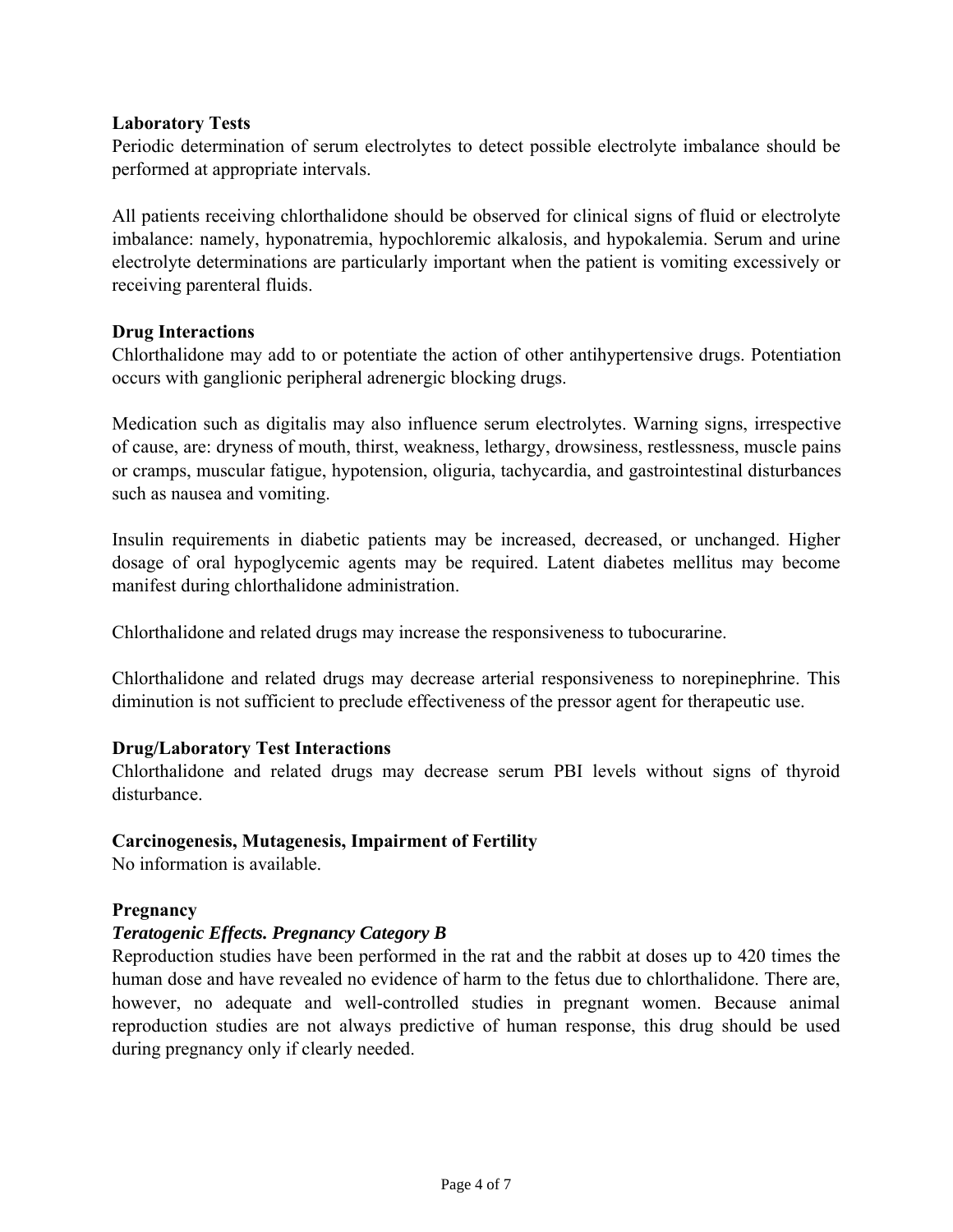### *Nonteratogenic Effects*

Thiazides cross the placental barrier and appear in cord blood. The use of chlorthalidone and related drugs in pregnant women requires that the anticipated benefits of the drug be weighed against possible hazards to the fetus. These hazards include fetal or neonatal jaundice, thrombocytopenia, and possibly other adverse reactions that have occurred in the adult.

#### **Nursing Mothers**

Thiazides are excreted in human milk. Because of the potential for serious adverse reactions in nursing infants from chlorthalidone, a decision should be made whether to discontinue nursing or to discontinue the drug, taking into account the importance of the drug to the mother.

#### **Pediatric Use**

Safety and effectiveness in children have not been established.

#### **ADVERSE REACTIONS**

The following adverse reactions have been observed, but there is not enough systematic collection of data to support an estimate of their frequency.

**Gastrointestinal System Reactions:** anorexia, gastric irritation, nausea, vomiting, cramping, diarrhea, constipation, jaundice (intrahepatic cholestatic jaundice), pancreatitis.

**Central Nervous System Reactions:** dizziness, vertigo, paresthesias, headache, xanthopsia.

**Hematologic Reactions:** leukopenia, agranulocytosis, thrombocytopenia, aplastic anemia.

**Dermatologic-Hypersensitivity Reactions:** purpura, photosensitivity, rash, urticaria, necrotizing angiitis (vasculitis, cutaneous vasculitis), Lyell's syndrome (toxic epidermal necrolysis).

**Cardiovascular Reactions:** orthostatic hypotension may occur and may be aggravated by alcohol, barbiturates, or narcotics.

**Other Adverse Reactions:** hyperglycemia, glycosuria, hyperuricemia, muscle spasm, weakness, restlessness, impotence.

Whenever adverse reactions are moderate or severe, chlorthalidone dosage should be reduced or therapy withdrawn.

**To report SUSPECTED ADVERSE REACTIONS, contact Ajanta Pharma USA Inc. at 1-855-664-7744 or FDA at 1-800-FDA-1088 or www.fda.gov/medwatch.**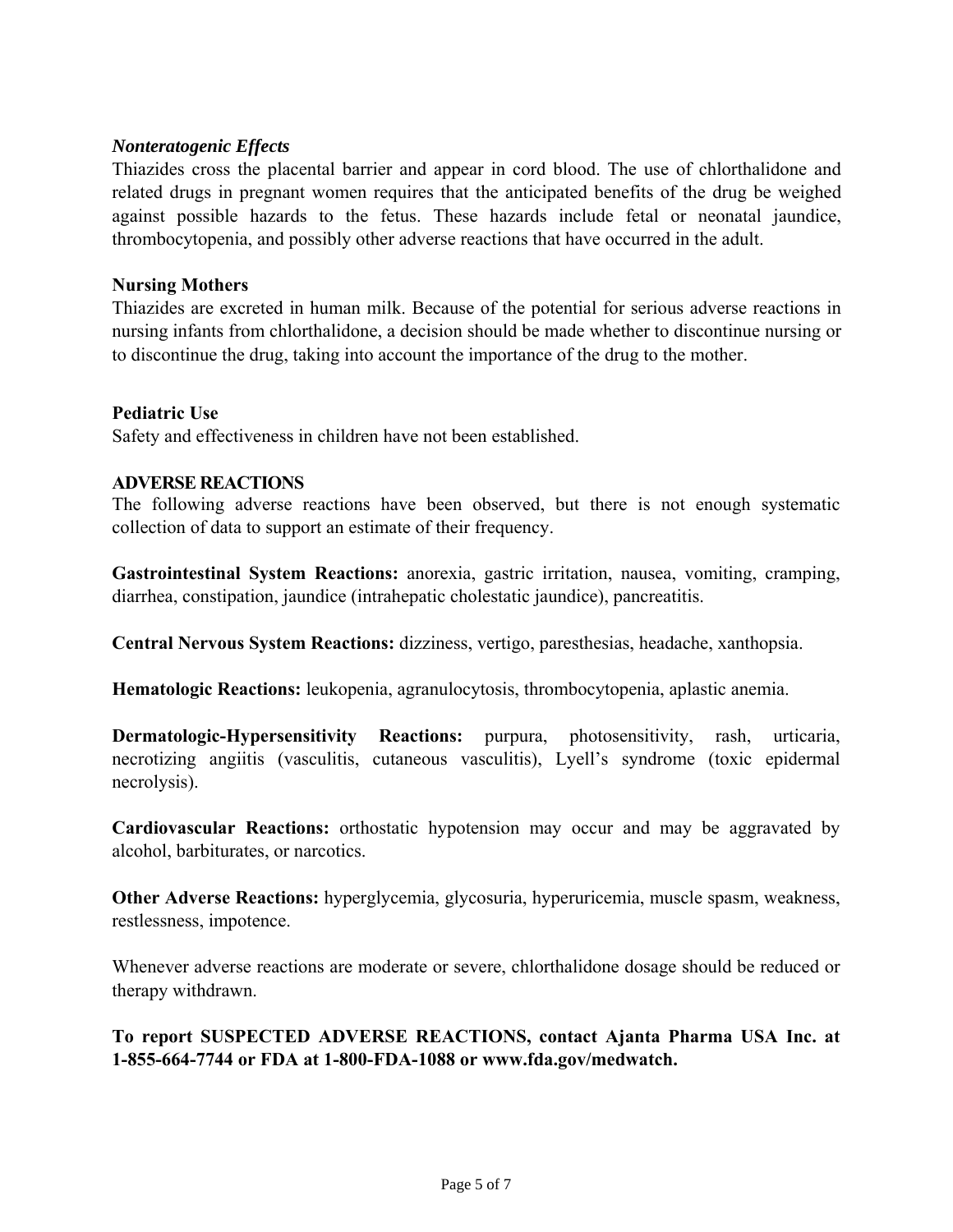### **OVERDOSAGE**

Symptoms of acute overdosage include nausea, weakness, dizziness, and disturbances of electrolyte balance. The oral  $LD_{50}$  of the drug in the mouse and the rat is more than 25,000 mg/kg body weight. The minimum lethal dose (MLD) in humans has not been established. There is no specific antidote, but gastric lavage is recommended, followed by supportive treatment. Where necessary, this may include intravenous dextrose-saline with potassium, administered with caution.

### **DOSAGE AND ADMINISTRATION**

Therapy should be initiated with the lowest possible dose. This dose should be titrated according to individual patient response to gain maximal therapeutic benefit while maintaining lowest dosage possible. A single dose given in the morning with food is recommended; divided daily doses are unnecessary.

### **Hypertension**

Initiation: Therapy, in most patients, should be initiated with a single daily dose of 25 mg. If the response is insufficient after a suitable trial, the dosage may be increased to a single daily dose of 50 mg. If additional control is required, the dosage of chlorthalidone may be increased to 100 mg once daily or a second antihypertensive drug (step 2 therapy) may be added. Dosage above 100 mg daily usually does not increase effectiveness. Increases in serum uric acid and decreases in serum potassium are dose-related over the 25 mg/day to 100 mg/day range.

Maintenance: Maintenance doses may be lower than initial doses and should be adjusted according to individual patient response. Effectiveness is well sustained during continued use.

## **Edema**

Initiation: Adults, initially 50 to 100 mg daily, or 100 mg on alternate days. Some patients may require 150 to 200 mg at these intervals or up to 200 mg daily. Dosages above this level, however, do not usually produce a greater response.

Maintenance: Maintenance doses may often be lower than initial doses and should be adjusted according to individual patient response. Effectiveness is well sustained during continued use.

#### **HOW SUPPLIED:**

Chlorthalidone Tablets, USP are available containing 25 mg or 50 mg of chlorthalidone, USP. The 25 mg tablets are white to off-white, round flat beveled edge, uncoated tablets debossed with 'C' on one side and '25' on other side. They are available as follows:

#### NDC 27241-216-01

Bottles of 100 tablets with child-resistant closures

The 50 mg tablets are white to off-white, round flat beveled edge, uncoated tablets with breakline on one side with notch on both side of periphery and debossed 'C' over '50' on other side. They are available as follows: